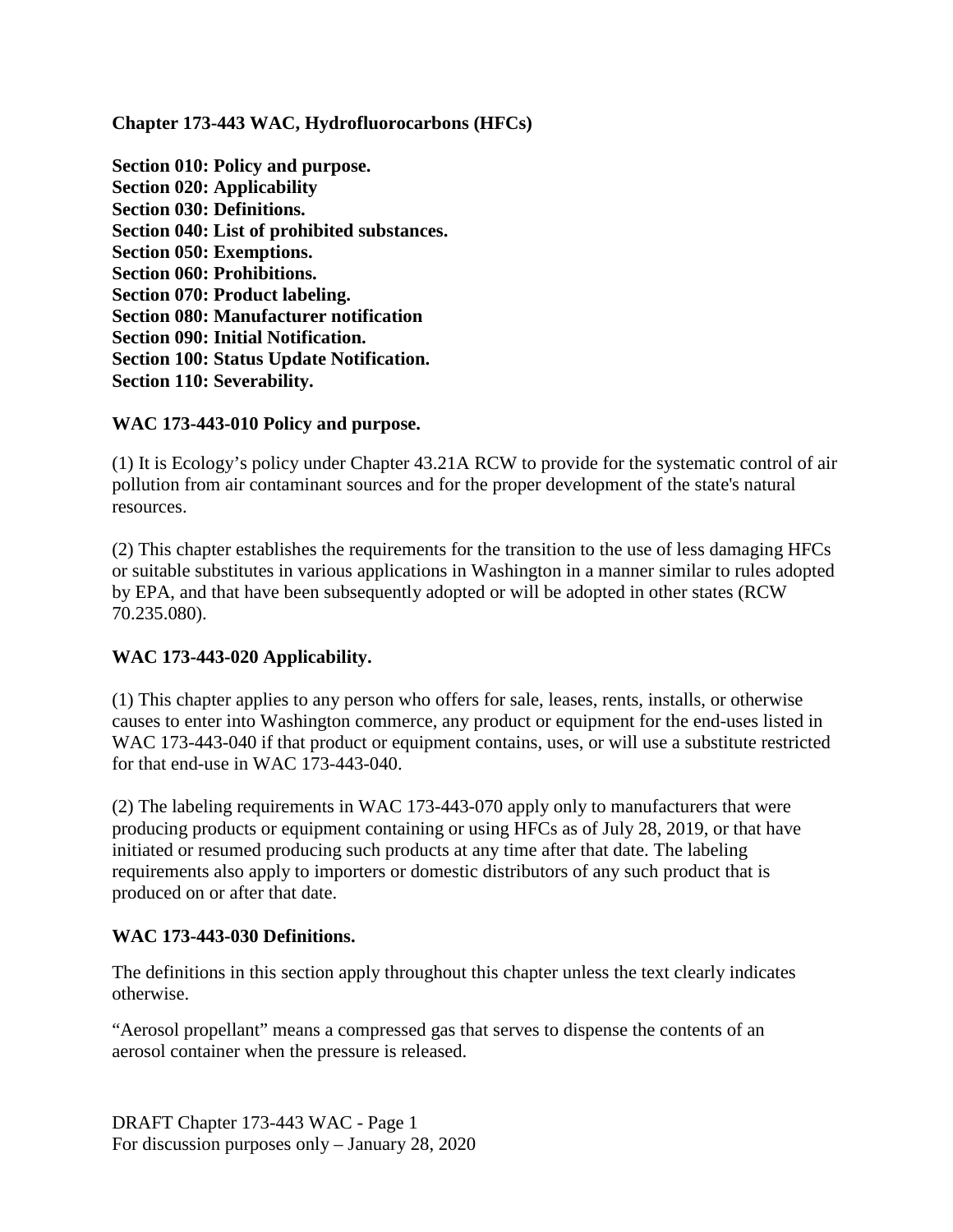"Air conditioning equipment" means chillers, both centrifugal chillers and positive displacement chillers, intended for comfort cooling of occupied spaces.

"Bunstock or bun stock" means a large solid box-like structure formed during the production of polyurethane, polyisocyanurate, phenolic, or polystyrene insulation.

"Centrifugal chiller" means air conditioning equipment that utilizes a centrifugal compressor in a vapor-compression refrigeration cycle typically used for commercial comfort air conditioning. Centrifugal chiller in this definition is a chiller intended for comfort cooling and does not include cooling for industrial process cooling and refrigeration.

"Cold storage warehouse" means a cooled facility designed to store meat, produce, dairy products, and other products that are delivered to other locations for sale to the ultimate consumer.

"Component" means a part of a refrigeration system, including but not limited to compressors, condensers, evaporators, and receivers; and all of its connections and subassemblies, without which the refrigeration system will not properly function or will be subject to failures.

"Dedicated label" means a label adhered or attached to a product, or otherwise included with the product, that is intended to convey required information to the end-user of that product on the inclusion or use of substitutes associated with that product.

"Ecology" means the department of ecology.

"EPA" means the U.S. Environmental Protection Agency.

"Equipment" means a collection of components assembled or manufactured to function together that contains at least one product, or that is in and of itself a product.

''End-use'' means processes or classes of specific applications within industry sectors, including but not limited to those listed in WAC 173-443-040.

"Existing product label" means an existing label adhered or attached to a product, or to an existing box or packaging that encloses the product, that discloses the substitute contained, used, or to be used in the product.

"Finished product" means [currently working to find an existing definition that fits.]

"Flexible polyurethane" means a non-rigid synthetic foam containing polymers of urethane radicals including, but not limited to that used in furniture, bedding, chair cushions, and shoe soles.

"Foam" means a product with a cellular structure formed via a foaming process in a variety of materials that undergo hardening via a chemical reaction or phase transition.

DRAFT Chapter 173-443 WAC - Page 2 For discussion purposes only – January 28, 2020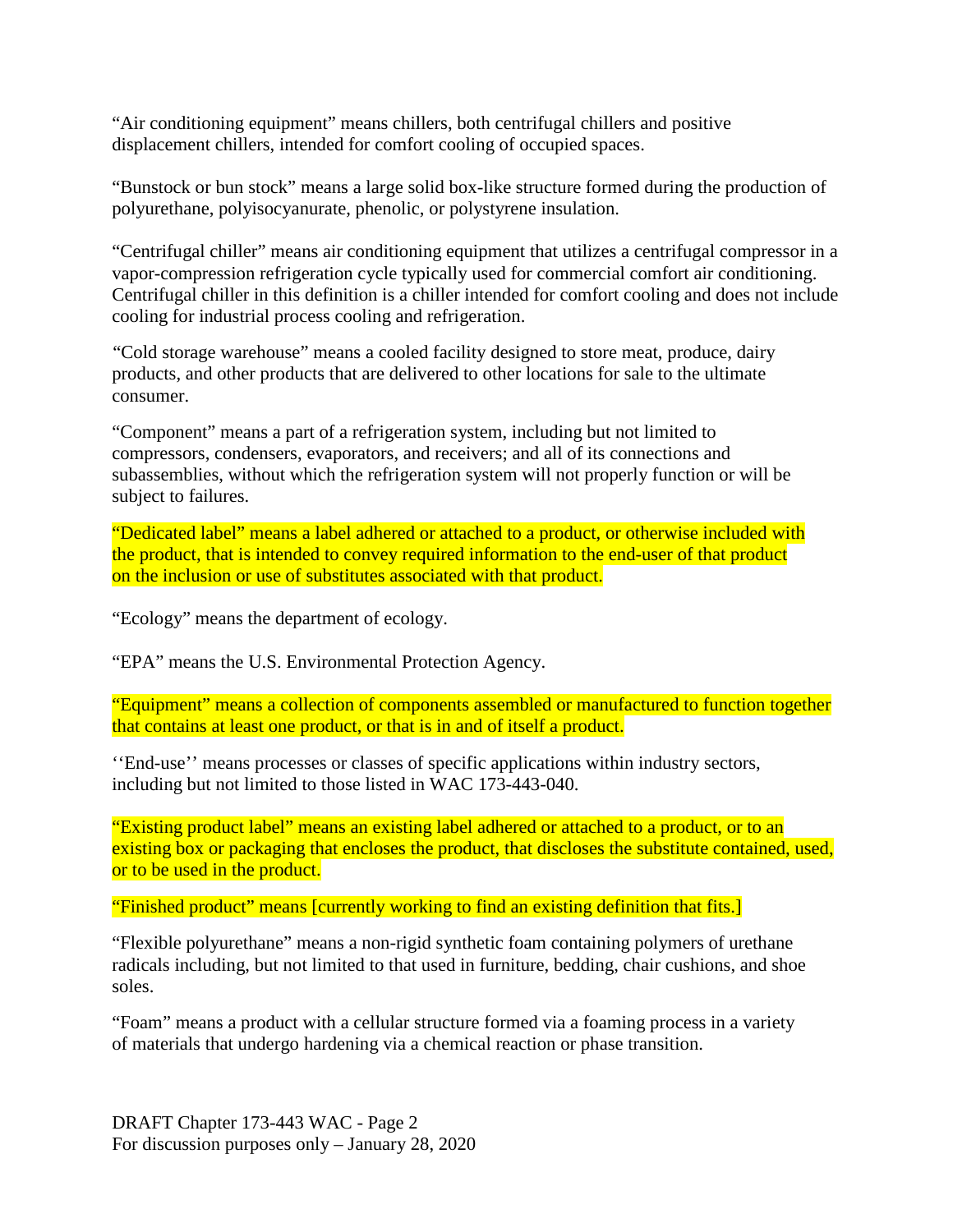"Foam blowing agent" means a product or substance used to produce the product with a cellular structure formed via a foaming process in a variety of materials that undergo hardening or phase transition.

"HFC" means hydrofluorocarbons.

"Household refrigerators and freezers" means refrigerators, refrigerator-freezers, freezers, and miscellaneous household refrigeration appliances intended for residential use. "Household refrigerators and freezers" does not include "household refrigerators and freezers – compact," or "household refrigerators and freezers – built-in." [WA HFC Statute uses the term, "residential consumer refrigeration products" as defined in 10 CFR 430.2; however the term is not used or defined in the federal rule. 10 CFR 430.2 defines "consumer" refrigeration product" as a refrigerator, refrigerator-freezer, freezer, or miscellaneous refrigeration product." We chose instead to use "household refrigerators and freezers" as it is used by other states adopting HFC rules.

"Household refrigerators and freezers – compact" means any refrigerator, refrigeratorfreezer or freezer intended for residential use with a total refrigerated volume of less than 7.75 cubic feet (220 liters).

"Household refrigerators and freezers – built-in" means any refrigerator, refrigerator-freezer or freezer intended for residential use with 7.75 cubic feet or greater total volume and 24 inches or less depth not including doors, handles, and custom front panels; with sides which are not finished and not designed to be visible after installation; and that is designed, intended, and marketed exclusively to be: installed totally encased by cabinetry or panels that are attached during installation; securely fastened to adjacent cabinetry, walls or floor; and equipped with an integral factory-finished face or accept a custom front panel.

Integral skin polyurethane" means a synthetic self-skinning foam containing polyurethane polymers formed by a reaction of an isocyanate and a polyol.

"MDI" means metered dose inhaler or medical dose inhaler.

"Miscellaneous residential refrigeration appliance" means a residential refrigeration appliance smaller than a refrigerator, refrigerator-freezer, or freezer; and which includes coolers, cooler compartments, and combination cooler refrigeration or cooler freezer products.

"Manufacturer" means any person, firm, association, partnership, corporation, governmental entity, organization, or joint venture that produces any product that contains or uses HFCs or is an importer or domestic distributor of such a product (RCW 70.235.010).

"Online disclosure" means disclosing the substitute contained, used, or to be used in products or equipment by ensuring that the information is available on an internet website that is accessible to the general public free of charge.

"Person" means an individual, partnership, franchise holder, association, corporation, a state, a city, a county, or any subdivision or instrumentality of the state  $(RCW 70.235.010)$ .

DRAFT Chapter 173-443 WAC - Page 3 For discussion purposes only – January 28, 2020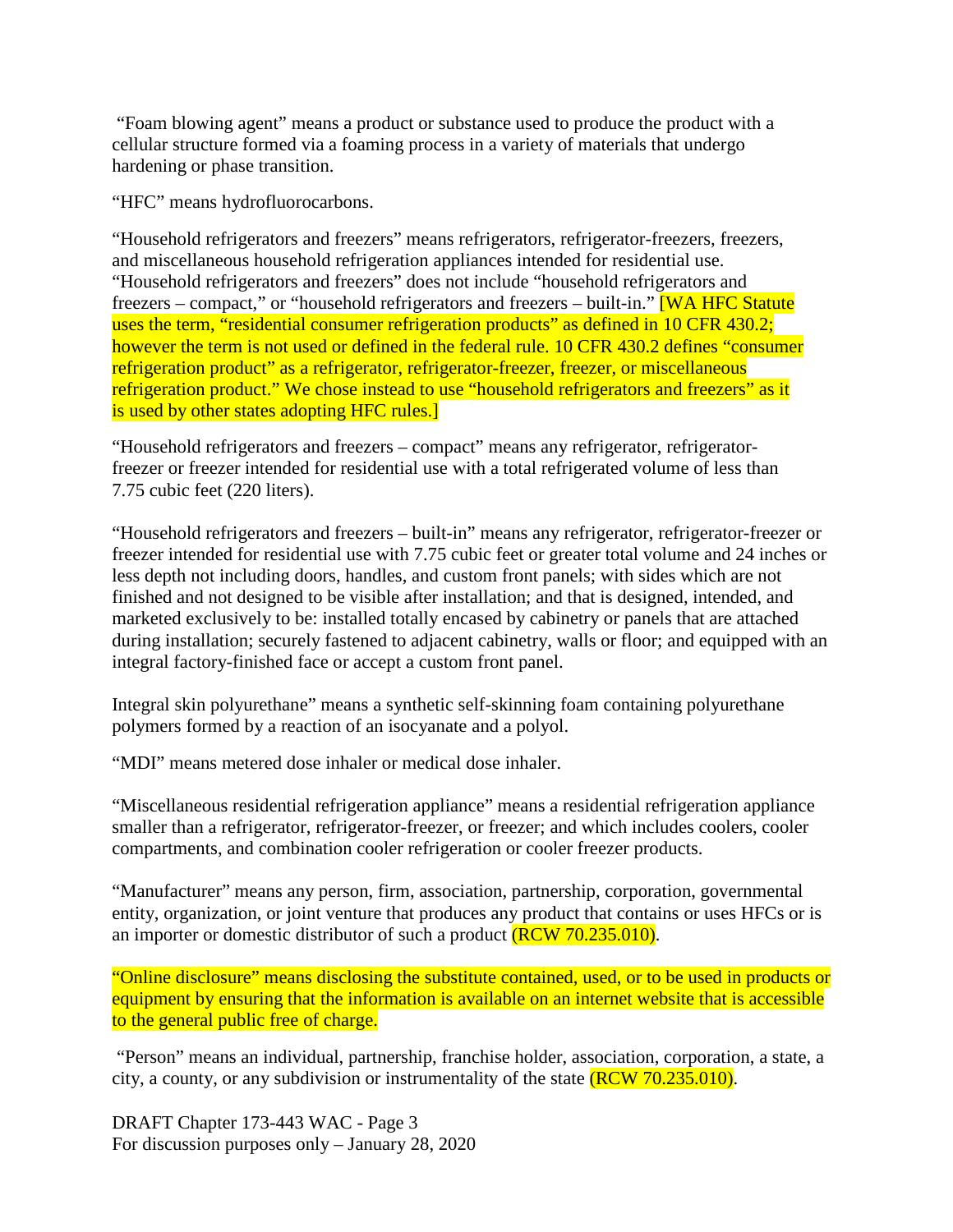"Phenolic insulation board and bunstock" means phenolic insulation including but not limited to that used for roofing and wall insulation.

"Polyolefin" means foam sheets and tubes made of polyolefin.

"Polystyrene extruded boardstock and Billet (XPS)" means a foam formed from polymers of styrene and produced on extruding machines in the form of continuous foam slabs which can be cut and shaped into panels used for roofing, walls, flooring, and pipes.

"Polystyrene extruded sheet" means polystyrene foam including that used for packaging and buoyancy or floatation. It is also made into food-service items, including hinged polystyrene containers (for "take-out" from restaurants); food trays (meat and poultry) plates, bowls, and retail egg containers.

"Positive displacement chiller" means vapor compression cycle chillers that use positive displacement compressors, typically used for commercial comfort air conditioning. Positive displacement chiller in this definition is a chiller intended for comfort cooling and does not include cooling for industrial process cooling and refrigeration.

#### "Product" means an article manufactured or refined for sale that contains or uses a substitute.

"Refrigerant" or "refrigerant gas" means any substance, including blends and mixtures, which is used for heat transfer purposes.

"Refrigerated food processing and dispensing equipment" means retail food refrigeration equipment that is designed to process food and beverages dispensed via a nozzle that are intended for immediate or near-immediate consumption, including but not limited to chilled and frozen beverages, ice cream, and whipped cream. This end use excludes water coolers, or units designed solely to cool and dispense water.

"Refrigeration equipment" means any stationary device that is designed to contain and use refrigerant gas, including but not limited to retail or commercial refrigeration equipment, household refrigeration equipment, and cold storage warehouses.

"Remote condensing units" means retail refrigeration equipment or units that have a central condensing portion and may consist of compressor(s), condenser(s), and receiver(s) assembled into a single unit, which may be located external to the sales area. The condensing portion (and often other parts of the system) is located outside the space or area cooled by the evaporator. Remote condensing units are commonly installed in convenience stores, specialty shops (e.g., bakeries, butcher shops), supermarkets, restaurants, and other locations where food is stored, served, or sold.

"Retail foam products" means foam products that are created for the purpose of selling or otherwise providing that product as a finished product.

"Non-retail foam products" means foam products that are created solely to be an input for another manufacturing product or purpose resulting in another type of product.

DRAFT Chapter 173-443 WAC - Page 4 For discussion purposes only – January 28, 2020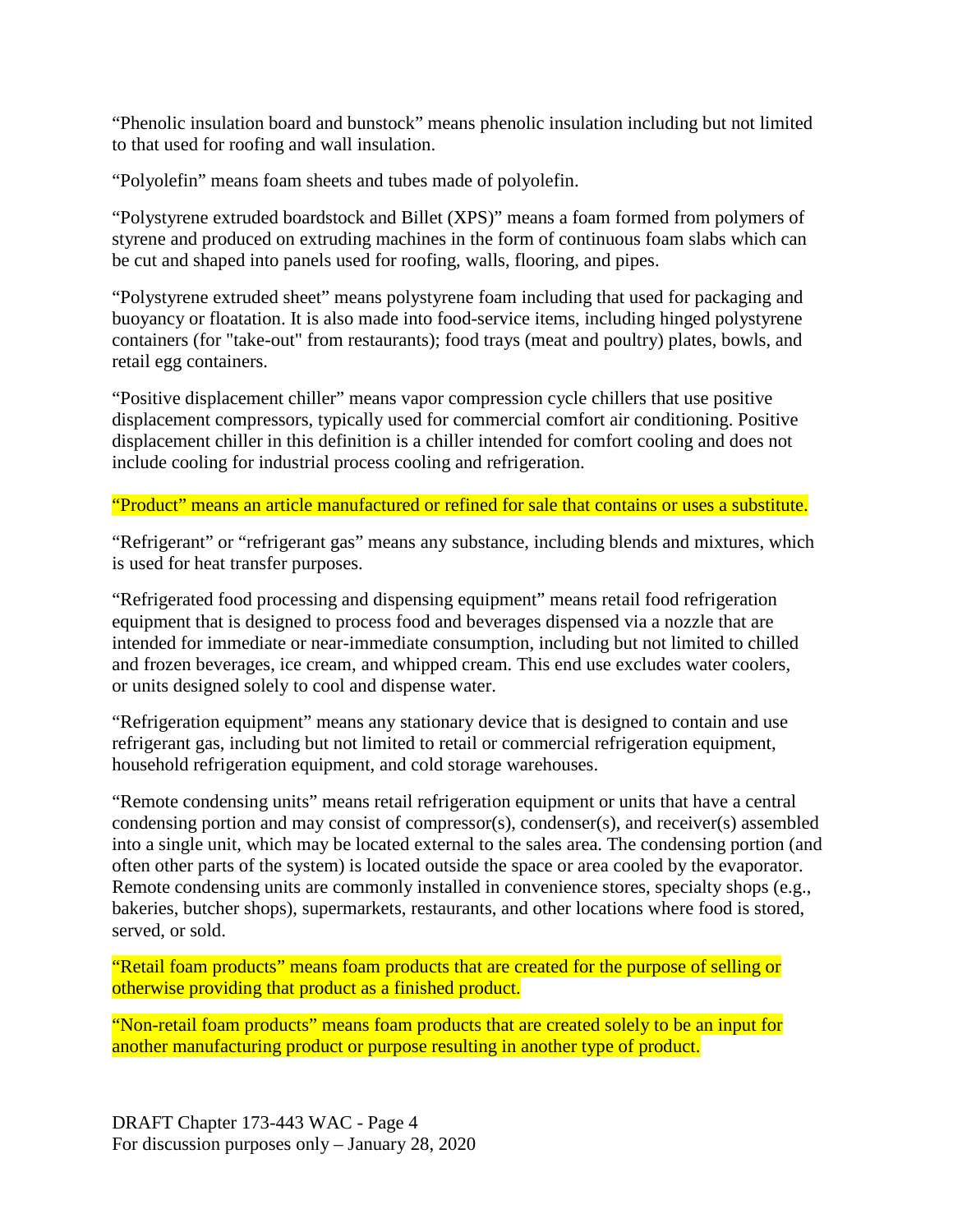"Retail food refrigeration" or "commercial refrigeration" means equipment designed to store and display chilled or frozen goods for commercial sale including but not limited to standalone units, refrigerated food processing and dispensing equipment, remote condensing units, supermarket systems, and vending machines.

"Retrofit" means to convert an appliance from one refrigerant to another refrigerant. Retrofitting includes the conversion of the appliance to achieve system compatibility with the new refrigerant and may include, but is not limited to, changes in lubricants, gaskets, filters, driers, valves, o-rings or appliance components (RCW 70.235.010). [Definition taken from Subpart F of 40 C.F.R. Part 82 as it existed on January 3, 2017.

"Rigid polyurethane and polyisocyanurate laminated boardstock" means laminated board insulation made with polyurethane or polyisocyanurate foam, including that used for roofing and walls.

"Rigid polyurethane appliance foam" means polyurethane insulation foam in domestic appliances.

"Rigid polyurethane commercial refrigeration and sandwich panels" means polyurethane insulation for use in walls and doors, including that used for commercial refrigeration equipment, and used in doors, including garage doors.

"Rigid polyurethane high-pressure two-component spray foam" means a foam product that is pressurized 800-1600 pounds per square inch (psi) during manufacture; sold in pressurized containers as two parts (i.e., A-side and B-side); and is blown and applied in situ using high-pressure pumps to propel the foam components, and may use liquid blowing agents without an additional propellant.

"Rigid polyurethane low-pressure two-component spray foam" means a foam product that is pressurized to less than 250 psi during manufacture; sold in pressurized containers as two parts (i.e., A-side and B-side); and are typically applied in situ relying upon a gaseous foam blowing agent that also serves as a propellant so pumps typically are not needed.

"Rigid polyurethane marine flotation foam" means buoyancy or flotation foam used in boat and ship manufacturing for both structural and flotation purposes.

"Rigid polyurethane one-component foam sealants" means a foam packaged in aerosol cans that is applied in situ using a gaseous foam blowing agent that is also the propellant for the aerosol formulation.

"Rigid polyurethane slabstock and other" means a rigid closed-cell foam containing polymers of urethane radicals formed into slabstock insulation for panels and pipes.

"Stand-alone unit" means retail refrigerators, freezers, and reach-in coolers (either open or with doors) where all refrigeration components are integrated and, for the smallest types, the refrigeration circuit is entirely brazed or welded. These systems are fully charged with refrigerant at the factory and typically require only an electricity supply to begin operation.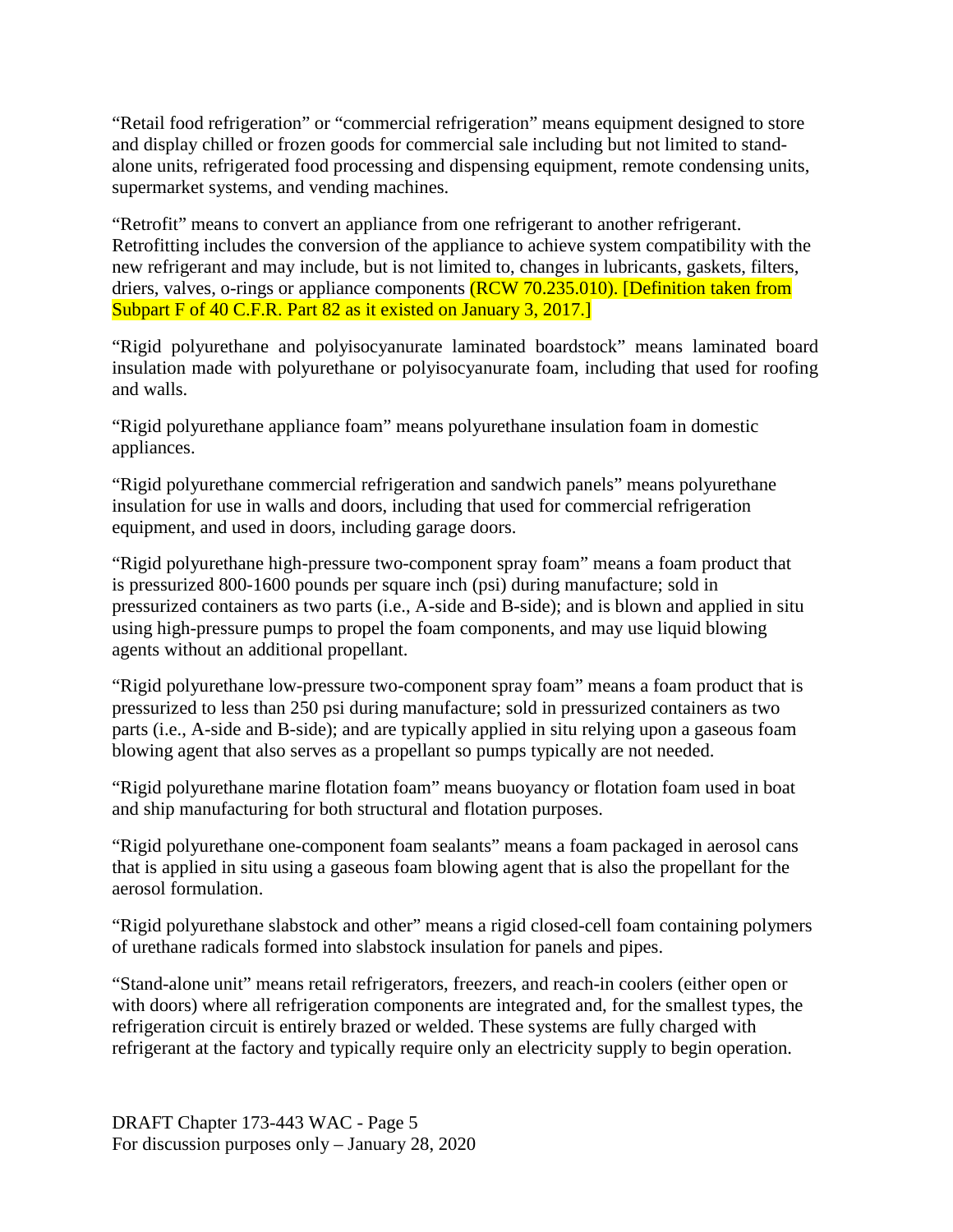"Stand-alone low-temperature unit" means a stand-alone unit that maintains food or beverages at temperatures at or below  $32^{\circ}F$  (0  $^{\circ}C$ ).

"Stand-alone medium-temperature unit" means a stand-alone unit that maintains food or beverages at temperatures above 32°F (0 °C).

"Substance" means any chemical, product substitute, or alternative manufacturing process, whether new or retrofit, intended for use in the end-uses listed in WAC 173-443-040.

"Substitute" means a chemical, product substitute, or alternative manufacturing process, whether existing or new, that is used to perform a function previously performed by a class I substance or class II substance and any substitute subsequently adopted to perform that function, including, but not limited to, HFCs. "Substitute" does not include 2-BTP or any compound as applied to its use in aerospace fire extinguishing systems (RCW 70.235.010).

"Supermarket systems" means multiplex or centralized retail food refrigeration equipment systems designed to cool or refrigerate, which operate with racks of compressors installed in a machinery room and which includes both direct and indirect systems.

"Symbol" means a graphical or hybrid word-graphic symbol for the purposes of conveying the types of substitutes used in the product or equipment and signaling that further information on the use of substitutes is available through online disclosure.

"Unit" means a collection of like products bundled together for purposes of commerce.

"Unit label" means a label adhered or attached, or capable of being adhered or attached, to a group of like products bundled together for purposes of commerce.

"Vending machines" means self-contained commercial food refrigeration equipment that dispense goods that must be kept cold or frozen.

# **WAC 173-443-040 List of prohibited substances.**

(1) The following tables list prohibited substances in specific end-uses and the effective date of prohibition, unless an exemption is provided for in WAC 173-443-050.

(2) The prohibitions do not apply to products and equipment manufactured prior to the applicable prohibition date for that product.

| <b>End-Use Category: Aerosol Propellants</b>   |                                            |                        |  |
|------------------------------------------------|--------------------------------------------|------------------------|--|
| <b>Prohibited Substances</b><br><b>End-Use</b> |                                            | <b>Effective Date</b>  |  |
| Aerosol propellants                            | HFC-125, HFC-134a, HFC-227ea and blends of | <b>January 1, 2020</b> |  |
|                                                | HFC-227ea and HFC-134a                     |                        |  |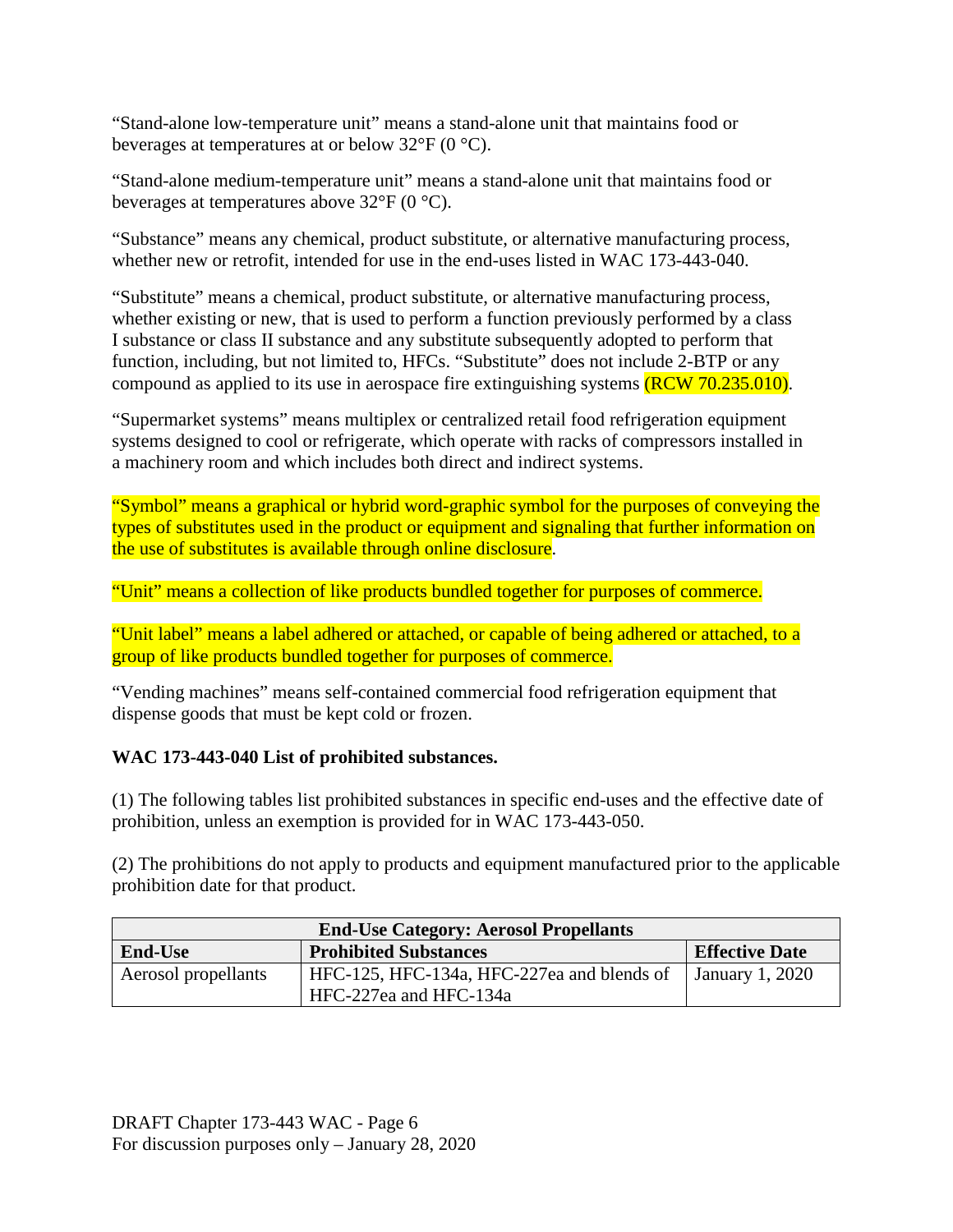| <b>End-Use Category: Air Conditioning</b> |                                                       |                 |  |
|-------------------------------------------|-------------------------------------------------------|-----------------|--|
| <b>End-Use</b>                            | <b>Prohibited Substances</b><br><b>Effective Date</b> |                 |  |
| Centrifugal chillers                      | FOR12A, FOR12B, HFC-134a, HFC-227ea,                  | January 1, 2024 |  |
| (new)                                     | HFC-236fa, HFC245fa, R-125/134a/600a                  |                 |  |
|                                           | $(28.1/70/1.9)$ , R-125/290/134a/600a                 |                 |  |
|                                           | $(55.0/1.0/42.5/1.5)$ , R-404A, R-407C, R-410A,       |                 |  |
|                                           | R-410B, R-417A, R-421A, R-422B, R-422C, R-            |                 |  |
|                                           | 422D, R-423A, R-424A, R-434A, R438A, R-               |                 |  |
|                                           | 507A, RS-44 (2003 composition), THR-03                |                 |  |
| Positive displacement                     | FOR12A, FOR12B, HFC-134a, HFC-227ea,                  | January 1, 2024 |  |
| chillers (new)                            | KDD6, R125/134a/600a (28.1/70/1.9), R-125/            |                 |  |
|                                           | 290/ 134a/ 600a (55.0/1.0/42.5/1.5), R-404A, R-       |                 |  |
|                                           | 407C, R-410A, R-410B, R-417A, R-421A, R-              |                 |  |
|                                           | 422B, R-422C, R-422D, R-424A, R-434A, R-              |                 |  |
|                                           | 437A, R438A, R-507A, RS-44 (2003)                     |                 |  |
|                                           | composition), SP34E, THR-03                           |                 |  |

| <b>End-Use Category: Refrigeration</b> |                                                |                       |  |
|----------------------------------------|------------------------------------------------|-----------------------|--|
| <b>End-Use</b>                         | <b>Prohibited Substances</b>                   | <b>Effective Date</b> |  |
| Cold storage                           | HFC-227ea, R-125/290/134a/600a                 | January 1, 2023       |  |
| warehouses (new)                       | $(55.0/1.0/42.5/1.5)$ , R404A, R-407A, R-407B, |                       |  |
|                                        | R-410A, R-410B, R-417A, R-421A, R421B,         |                       |  |
|                                        | R-422A, R-422B, R-422C, R-422D, R-423A,        |                       |  |
|                                        | R-424A, R428A, R-434A, R-438A, R-507A,         |                       |  |
|                                        | RS-44 (2003 composition)                       |                       |  |
| Household                              | FOR12A, FOR12B, HFC-134a, KDD6,                | January 1, 2022       |  |
| refrigerators and                      | R-125/290/134a/600a (55.0/1.0/42.5/1.5),       |                       |  |
| freezers (new)                         | R-404A, R-407C, R-407F, R-410A, R-410B,        |                       |  |
|                                        | R-417A, R-421A, R-421B, R-422A, R-422B,        |                       |  |
|                                        | R-422C, R-422D, R424A, R-426A, R-428A,         |                       |  |
|                                        | R-434A, R-437A, R-438A, R-507A, RS24 (2002)    |                       |  |
|                                        | formulation), RS-44 (2003 formulation), SP34E, |                       |  |
|                                        | <b>THR-03</b>                                  |                       |  |
| Household                              | FOR12A, FOR12B, HFC-134a, KDD6,                | January 1, 2021       |  |
| refrigerators and                      | R-125/290/134a/600a (55.0/1.0/42.5/1.5),       |                       |  |
| freezers – compact                     | R-404A, R-407C, R-407F, R-410A, R-410B,        |                       |  |
| (new)                                  | R-417A, R-421A, R-421B, R-422A, R-422B,        |                       |  |
|                                        | R-422C, R-422D, R424A, R-426A, R-428A,         |                       |  |
|                                        | R-434A, R-437A, R-438A, R-507A, RS24 (2002)    |                       |  |
|                                        | formulation), RS-44 (2003 formulation), SP34E, |                       |  |
|                                        | <b>THR-03</b>                                  |                       |  |
| Household                              | FOR12A, FOR12B, HFC-134a, KDD6,                | January 1, 2023       |  |
| refrigerators and                      | R-125/290/134a/600a (55.0/1.0/42.5/1.5),       |                       |  |
| $freezers - built in$                  | R-404A, R-407C, R-407F, R-410A, R-410B,        |                       |  |
| appliances (new)                       | R-417A, R-421A, R-421B, R-422A, R-422B,        |                       |  |

DRAFT Chapter 173-443 WAC - Page 7 For discussion purposes only – January 28, 2020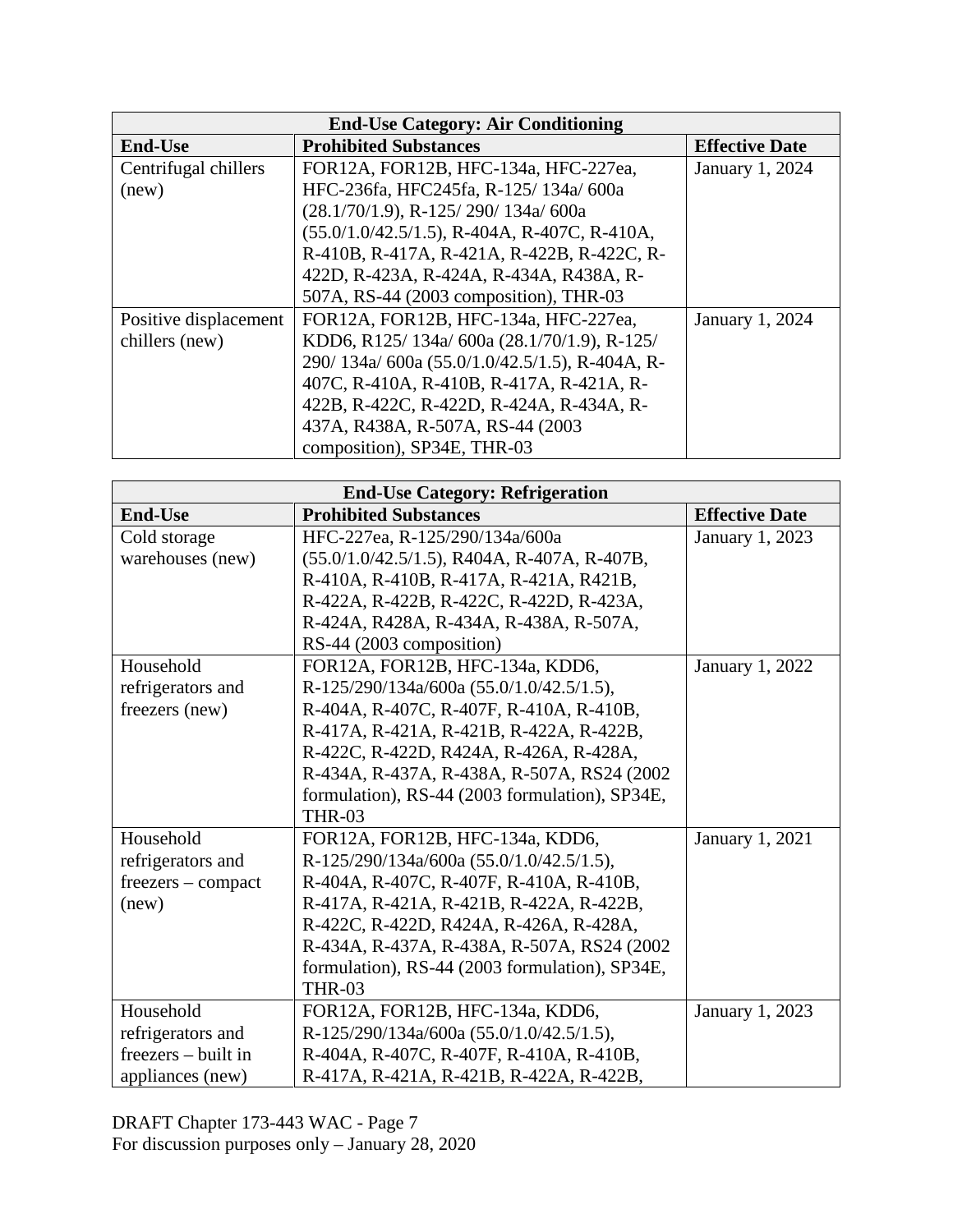| <b>End-Use Category: Refrigeration</b> |                                                 |                        |  |
|----------------------------------------|-------------------------------------------------|------------------------|--|
| <b>End-Use</b>                         | <b>Prohibited Substances</b>                    | <b>Effective Date</b>  |  |
|                                        | R-422C, R-422D, R424A, R-426A, R-428A,          |                        |  |
|                                        | R-434A, R-437A, R-438A, R-507A, RS24 (2002)     |                        |  |
|                                        | formulation), RS-44 (2003 formulation), SP34E,  |                        |  |
|                                        | <b>THR-03</b>                                   |                        |  |
| Supermarket systems                    | R-404A, R-407B, R-421B, R-422A, R-422C,         | <b>January 1, 2020</b> |  |
| (retrofit)                             | R-422D, R428A, R-434A, R-507A                   |                        |  |
| Supermarket systems                    | HFC-227ea, R-404A, R-407B, R-421B, R-422A,      | January 1, 2020        |  |
| (new)                                  | R-422C, R-422D, R-428A, R-434A, R-507A          |                        |  |
| Remote condensing                      | R-404A, R-407B, R-421B, R-422A, R-422C,         | January 1, 2020        |  |
| units (retrofit)                       | R-422D, R428A, R-434A, R-507A                   |                        |  |
| Remote condensing                      | HFC-227ea, R-404A, R-407B, R-421B, R-422A,      | January 1, 2020        |  |
| units (new)                            | R-422C, R-422D, R-428A, R-434A, R-507A          |                        |  |
| Stand-alone units                      | R-404A, R-507A                                  | <b>January 1, 2020</b> |  |
| (retrofit)                             |                                                 |                        |  |
| Stand-alone medium-                    | FOR12A, FOR12B, HFC-134a, HFC-227ea,            | January 1, 2020        |  |
| temperature units                      | KDD6, R125/290/134a/600a (55.0/1.0/42.5/1.5),   |                        |  |
| (new)                                  | R-404A, R407A, R-407B, R-407C, R-407F,          |                        |  |
|                                        | R-410A, R-410B, R417A, R-421A, R-421B,          |                        |  |
|                                        | R-422A, R-422B, R-422C, R422D, R-424A,          |                        |  |
|                                        | R-426A, R-428A, R-434A, R-437A, R438A,          |                        |  |
|                                        | R-507A, RS-24 (2002 formulation), RS-44 (2003   |                        |  |
|                                        | formulation), SP34E, THR-03                     |                        |  |
| Stand-alone low-                       | HFC-227ea, KDD6, R-125/290/134a/600a            | January 1, 2020        |  |
| temperature units                      | $(55.0/1.0/42.5/1.5)$ , R-404A, R-407A, R-407B, |                        |  |
| (new)                                  | R-407C, R-407F, R-410A, R-410B, R-417A,         |                        |  |
|                                        | R-421A, R-421B, R422A, R-422B, R-422C,          |                        |  |
|                                        | R-422D, R-424A, R-428A, R434A, R-437A,          |                        |  |
|                                        | R-438A, R-507A, RS-44 (2003 formulation)        |                        |  |
| Refrigerated food                      | HFC-227ea, KDD6, R-125/290/134a/600a            | January 1, 2021        |  |
| processing and                         | $(55.0/1.0/42.5/1.5)$ , R-404A, R-407A, R-407B, |                        |  |
| dispensing equipment                   | R-407C, R-407F, R-410A, R-410B, R417A,          |                        |  |
| (new)                                  | R-421A, R-421B, R-422A, R-422B, R-422C,         |                        |  |
|                                        | R-422D, R424A, R-428A, R-434A, R-437A,          |                        |  |
|                                        | R-438A, R-507A, RS-44 (2003 formulation)        |                        |  |
| Vending machines                       | R-404A, R-507A                                  | January 1, 2022        |  |
| (retrofit)                             |                                                 |                        |  |
| Vending machines                       | FOR12A, FOR12B, HFC-134a, KDD6,                 | January 1, 2022        |  |
| (new)                                  | R125/290/134a/600a (55.0/1.0/42.5/1.5),         |                        |  |
|                                        | R-404A, R407C, R-410A, R-410B, R-417A,          |                        |  |
|                                        | R-421A, R-422B, R422C, R-422D, R-426A,          |                        |  |
|                                        | R-437A, R-438A, R-507A, RS-24 (2002)            |                        |  |
|                                        | formulation), SP34E                             |                        |  |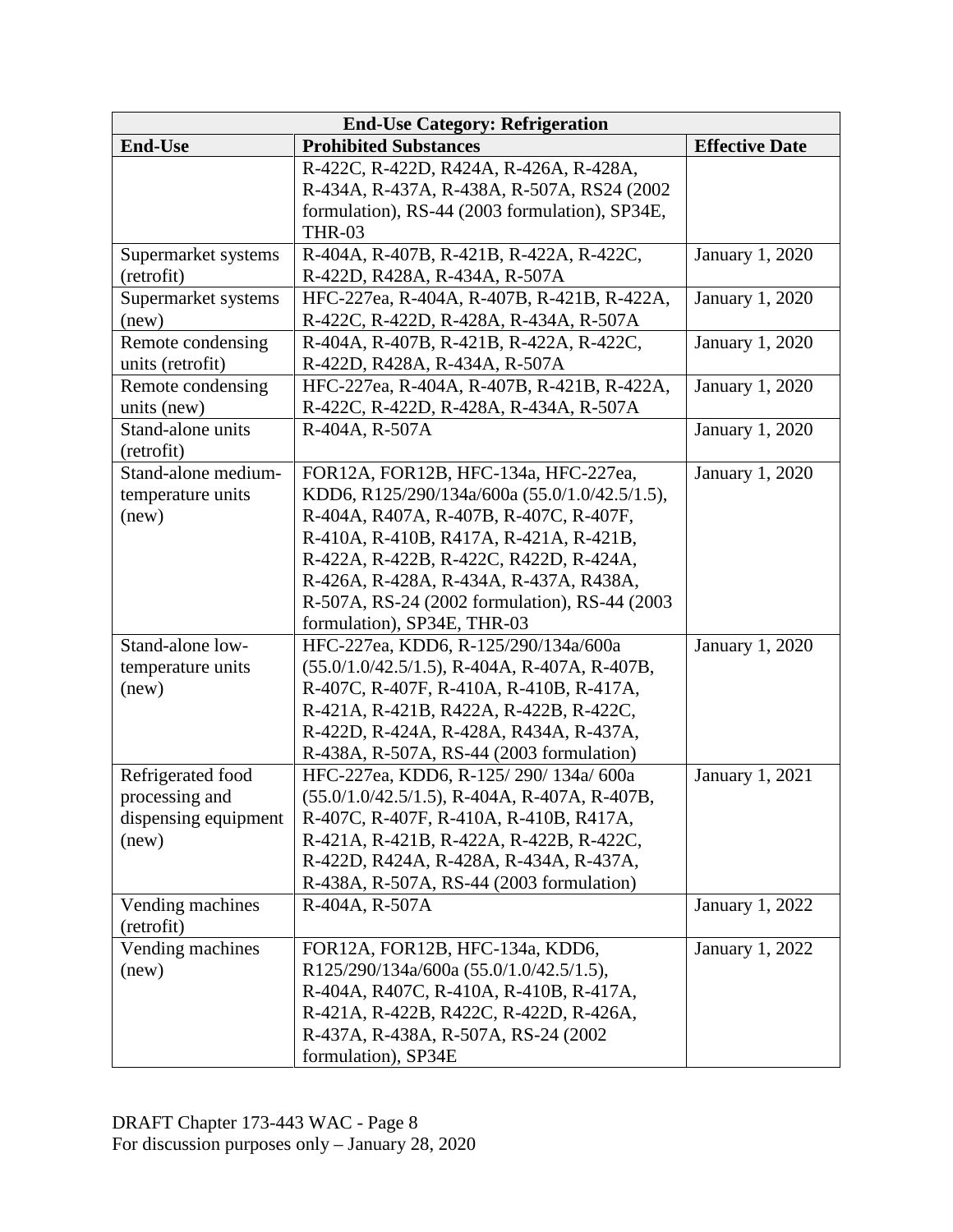| <b>End-Use Category: Foams</b> |                                             |                        |  |
|--------------------------------|---------------------------------------------|------------------------|--|
| <b>End-Use</b>                 | <b>Prohibited Substances</b>                | <b>Effective Date</b>  |  |
| Rigid polyurethane and         | HFC-134a, HFC-245fa, HFC-365mfc, and        | January 1, 2020        |  |
| polyisocyanurate               | blends thereof                              |                        |  |
| laminated boardstock           |                                             |                        |  |
| Flexible polyurethane          | HFC-134a, HFC-245fa, HFC-365mfc, and        | January 1, 2020        |  |
|                                | blends thereof                              |                        |  |
| Integral skin                  | HFC-134a, HFC-245fa, HFC-365mfc, and        | January 1, 2020        |  |
| polyurethane                   | blends thereof; Formacel TI, Formacel Z-6   |                        |  |
| Polystyrene extruded           | HFC-134a, HFC-245fa, HFC-365mfc, and        | January 1, 2020        |  |
| sheet                          | blends thereof; Formacel TI, Formacel Z-6   |                        |  |
| Phenolic insulation            | HFC-143a, HFC-134a, HFC-245fa, HFC-         | January 1, 2020        |  |
| board and bunstock             | 365mfc, and blends thereof                  |                        |  |
| Rigid polyurethane             | HFC-134a, HFC-245fa, HFC-365mfc and         | January 1, 2020        |  |
| slabstock and other            | blends thereof; Formacel TI, Formacel Z-6   |                        |  |
| Rigid polyurethane             | HFC-134a, HFC-245fa, HFC-365mfc and         | January 1, 2020        |  |
| appliance foam                 | blends thereof; Formacel TI, Formacel Z-6   |                        |  |
| Rigid polyurethane             | HFC-134a, HFC-245fa, HFC-365mfc, and        | January 1, 2020        |  |
| commercial                     | blends thereof; Formacel TI, Formacel Z-6   |                        |  |
| refrigeration and              |                                             |                        |  |
| sandwich panels                |                                             |                        |  |
| Polyolefin                     | HFC-134a, HFC-245fa, HFC-365mfc, and        | January 1, 2020        |  |
|                                | blends thereof; Formacel TI, Formacel Z-6   |                        |  |
| Rigid polyurethane             | HFC-134a, HFC-245fa, HFC-365mfc and         | January 1, 2020        |  |
| marine flotation foam          | blends thereof; Formacel TI, Formacel Z-6   |                        |  |
| Polystyrene extruded           | HFC-134a, HFC-245fa, HFC-365mfc, and        | January 1, 2021        |  |
| boardstock and billet          | blends thereof; Formacel TI, Formacel B,    |                        |  |
| (XPS)                          | Formacel Z-6                                |                        |  |
| Rigid polyurethane             | HFC-134a, HFC-245fa, and blends thereof;    | January 1, 2020        |  |
| high-pressure two-             | blends of HFC365mfc with at least 4 percent |                        |  |
| component spray foam           | HFC-245fa, and commercial blends of HFC-    |                        |  |
|                                | 365mfc with 7 to 13 percent HFC-227ea and   |                        |  |
|                                | the remainder HFC-365mfc; Formacel TI       |                        |  |
| Rigid polyurethane             | HFC-134a, HFC-245fa, and blends thereof;    | January 1, 2021        |  |
| low-pressure two-              | blends of HFC365mfc with at least 4 percent |                        |  |
| component spray foam           | HFC-245fa, and commercial blends of HFC-    |                        |  |
|                                | 365mfc with 7 to 13 percent HFC-227ea and   |                        |  |
|                                | the remainder HFC-365mfc; Formacel TI       |                        |  |
| Rigid polyurethane             | HFC-134a, HFC-245fa, and blends thereof;    | <b>January 1, 2020</b> |  |
| one-component foam             | blends of HFC365mfc with at least 4 percent |                        |  |
| sealants                       | HFC-245fa, and commercial blends of HFC-    |                        |  |
|                                | 365mfc with 7 to 13 percent HFC-227ea and   |                        |  |
|                                | the remainder HFC-365mfc; Formacel TI       |                        |  |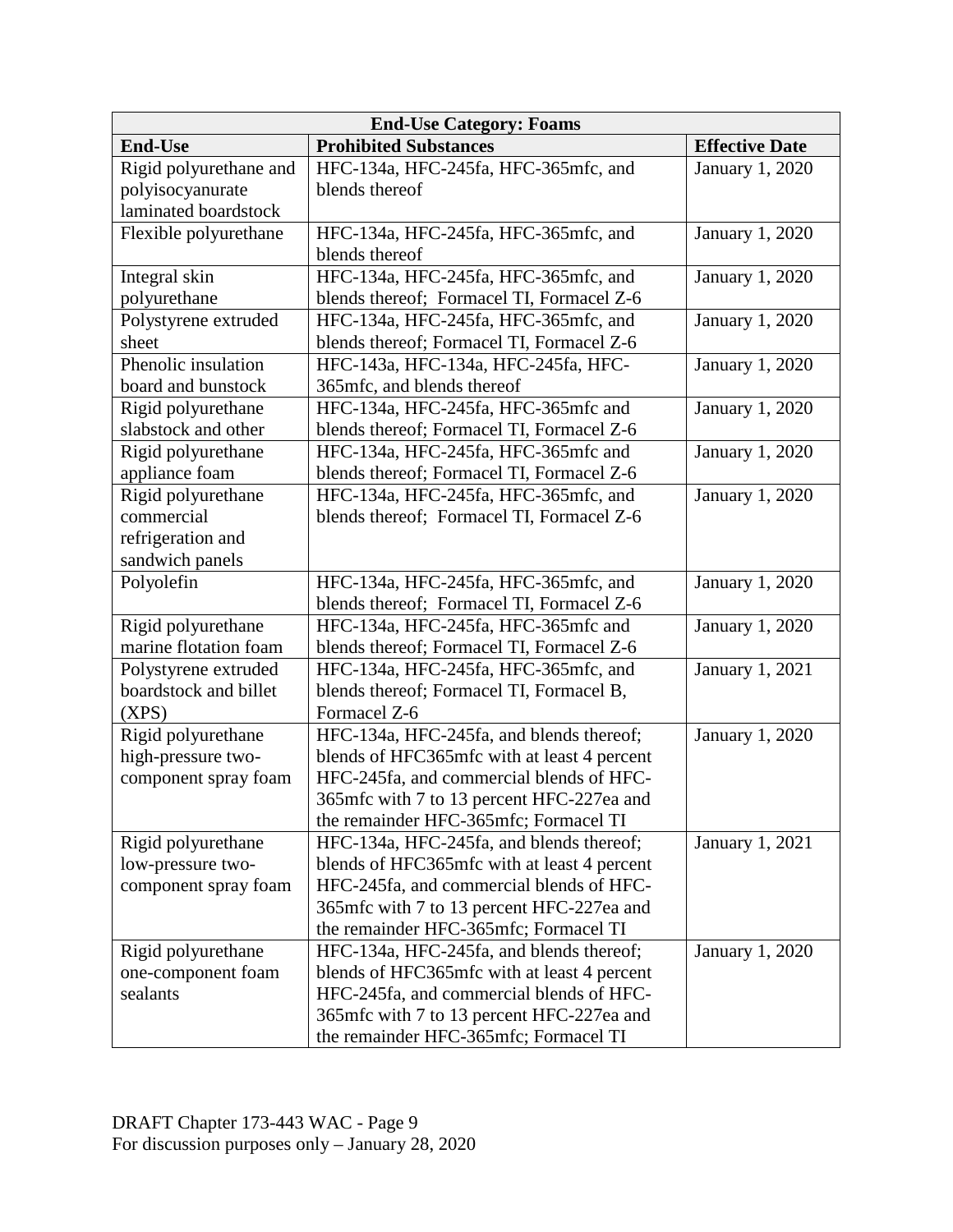# **WAC 173-443-050 Exemptions.**

| <b>End-Use</b>                                          | <b>Prohibited</b>                                        | <b>Acceptable Uses</b>                                                                                                                                                                                                                                                                                                                                                                                                                                                                                                                                                                                                                                                                                                                                                                                                                                                                                                                                                                                                                                                                                                                                                                                                         |
|---------------------------------------------------------|----------------------------------------------------------|--------------------------------------------------------------------------------------------------------------------------------------------------------------------------------------------------------------------------------------------------------------------------------------------------------------------------------------------------------------------------------------------------------------------------------------------------------------------------------------------------------------------------------------------------------------------------------------------------------------------------------------------------------------------------------------------------------------------------------------------------------------------------------------------------------------------------------------------------------------------------------------------------------------------------------------------------------------------------------------------------------------------------------------------------------------------------------------------------------------------------------------------------------------------------------------------------------------------------------|
| Category                                                | <b>Substances</b>                                        |                                                                                                                                                                                                                                                                                                                                                                                                                                                                                                                                                                                                                                                                                                                                                                                                                                                                                                                                                                                                                                                                                                                                                                                                                                |
| Aerosol<br>propellants                                  | HFC-134a                                                 | Cleaning products for removal of grease, flux and other<br>soils from electrical equipment; refrigerant flushes;<br>products for sensitivity testing of smoke detectors;<br>lubricants and freeze sprays for electrical equipment or<br>electronics; sprays for aircraft maintenance; sprays<br>containing corrosion preventive compounds used in the<br>maintenance of aircraft, electrical equipment or<br>electronics, or military equipment; pesticides for use<br>near electrical wires, in aircraft, in total release<br>insecticide foggers, or in certified organic use<br>pesticides for which EPA has specifically disallowed<br>all other lower-GWP propellants; mold release agents<br>and mold cleaners; lubricants and cleaners for<br>spinnerettes for synthetic fabrics; duster sprays<br>specifically for removal of dust from photographic<br>negatives, semiconductor chips, specimens under<br>electron microscopes, and energized electrical<br>equipment; adhesives and sealants in large canisters;<br>document preservation sprays; FDA-approved MDIs<br>for medical purposes; wound care sprays; topical<br>coolant sprays for pain relief; and products for<br>removing bandage adhesives from skin. |
| Aerosol<br>propellants                                  | HFC-227ea and<br>blends of HFC-<br>227ea and<br>HFC-134a | FDA-approved MDIs for medical purposes.                                                                                                                                                                                                                                                                                                                                                                                                                                                                                                                                                                                                                                                                                                                                                                                                                                                                                                                                                                                                                                                                                                                                                                                        |
| Air conditioning                                        | HFC-134a                                                 | Military marine vessels where reasonable efforts have<br>been made to ascertain that other alternatives are not<br>technically feasible due to performance or safety<br>requirements.                                                                                                                                                                                                                                                                                                                                                                                                                                                                                                                                                                                                                                                                                                                                                                                                                                                                                                                                                                                                                                          |
| Air conditioning                                        | HFC-134a and<br>$R-404A$                                 | Human-rated spacecraft and related support equipment<br>where reasonable efforts have been made to ascertain<br>that other alternatives are not technically feasible due<br>to performance or safety requirements.                                                                                                                                                                                                                                                                                                                                                                                                                                                                                                                                                                                                                                                                                                                                                                                                                                                                                                                                                                                                             |
| $Foams - except$<br>rigid<br>polyurethane<br>spray foam | All substances                                           | Military applications where reasonable efforts have<br>been made to ascertain that other alternatives are not<br>technically feasible due to performance or safety<br>requirements until January 1, 2022.                                                                                                                                                                                                                                                                                                                                                                                                                                                                                                                                                                                                                                                                                                                                                                                                                                                                                                                                                                                                                      |
| Foams – except                                          | All substances                                           | Space- and aeronautics-related applications where                                                                                                                                                                                                                                                                                                                                                                                                                                                                                                                                                                                                                                                                                                                                                                                                                                                                                                                                                                                                                                                                                                                                                                              |

(1) The following table lists exemptions to the prohibitions in WAC 173-443-040.

DRAFT Chapter 173-443 WAC - Page 10 For discussion purposes only – January 28, 2020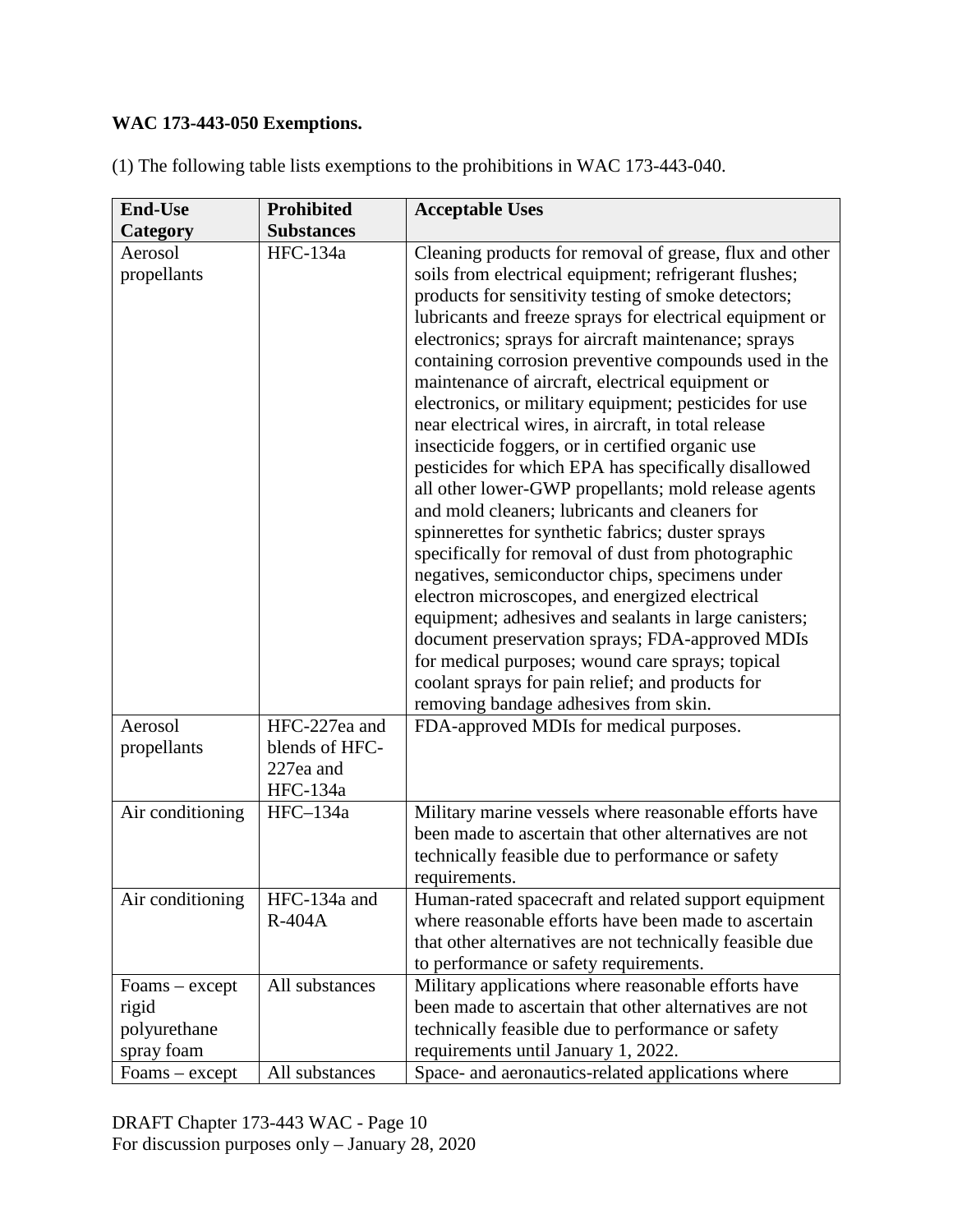| <b>End-Use</b> | <b>Prohibited</b> | <b>Acceptable Uses</b>                                   |
|----------------|-------------------|----------------------------------------------------------|
| Category       | <b>Substances</b> |                                                          |
| Rigid          |                   | reasonable efforts have been made to ascertain that      |
| polyurethane   |                   | other alternatives are not technically feasible due to   |
| spray foam     |                   | performance or safety requirements until January 1,      |
|                |                   | 2025.                                                    |
| Rigid          | All substances    | Military or space- and aeronautics-related applications  |
| polyurethane   |                   | where reasonable efforts have been made to ascertain     |
| two-component  |                   | that other alternatives are not technically feasible due |
| spray foam     |                   | to performance or safety requirements until January 1,   |
|                |                   | 2025.                                                    |

# **WAC 173-443-060 Prohibitions.**

(1) No person may offer for sale, lease, rent, install, or otherwise cause to enter into Washington State commerce any product or equipment within the end-use categories listed in WAC 173-443- 040 if that product or equipment contains, uses, or will use HFCs or other prohibited substitutes for that specific end-use unless an exemption is provided for in WAC 173-443-050.

(2) Products manufactured prior to the applicable effective date of a prohibition specified in WAC 173-443-040 may be sold, leased, rented, or otherwise distributed after the specified date of prohibition.

(3) Except where an existing system is retrofit, nothing in this chapter requires a person that acquired a product or equipment containing a prohibited substance prior to the effective date of a prohibition in WAC 173-443-040 to cease use of that product or equipment.

(4) Foam blowing agents in the possession of a manufacturer before a prohibition date but not yet applied on site may be used after the applicable prohibition date.

## **WAC 173-443-070 Product labeling**

(1) No later than one year following an applicable prohibition date, or no later than one year following the effective date of this chapter, whichever is later, a manufacturer of products or equipment for sale or entry into commerce in Washington that contain, use, or will use HFCs or other prohibited substitutes for that end-use under WAC 173-443-040 must disclose the substitute contained, used, or to be used in the product or equipment.

(2) A manufacturer must disclose the substitute through one of the methods in (a) through (i) of this subsection:

(a) For aerosol propellants used in products regulated by the U.S. Food and Drug Administration, the U.S. Consumer Product Safety Commission, or those products that are not covered by  $(2)(a)$  or  $(b)$ : (i) New dedicated label;

DRAFT Chapter 173-443 WAC - Page 11 For discussion purposes only – January 28, 2020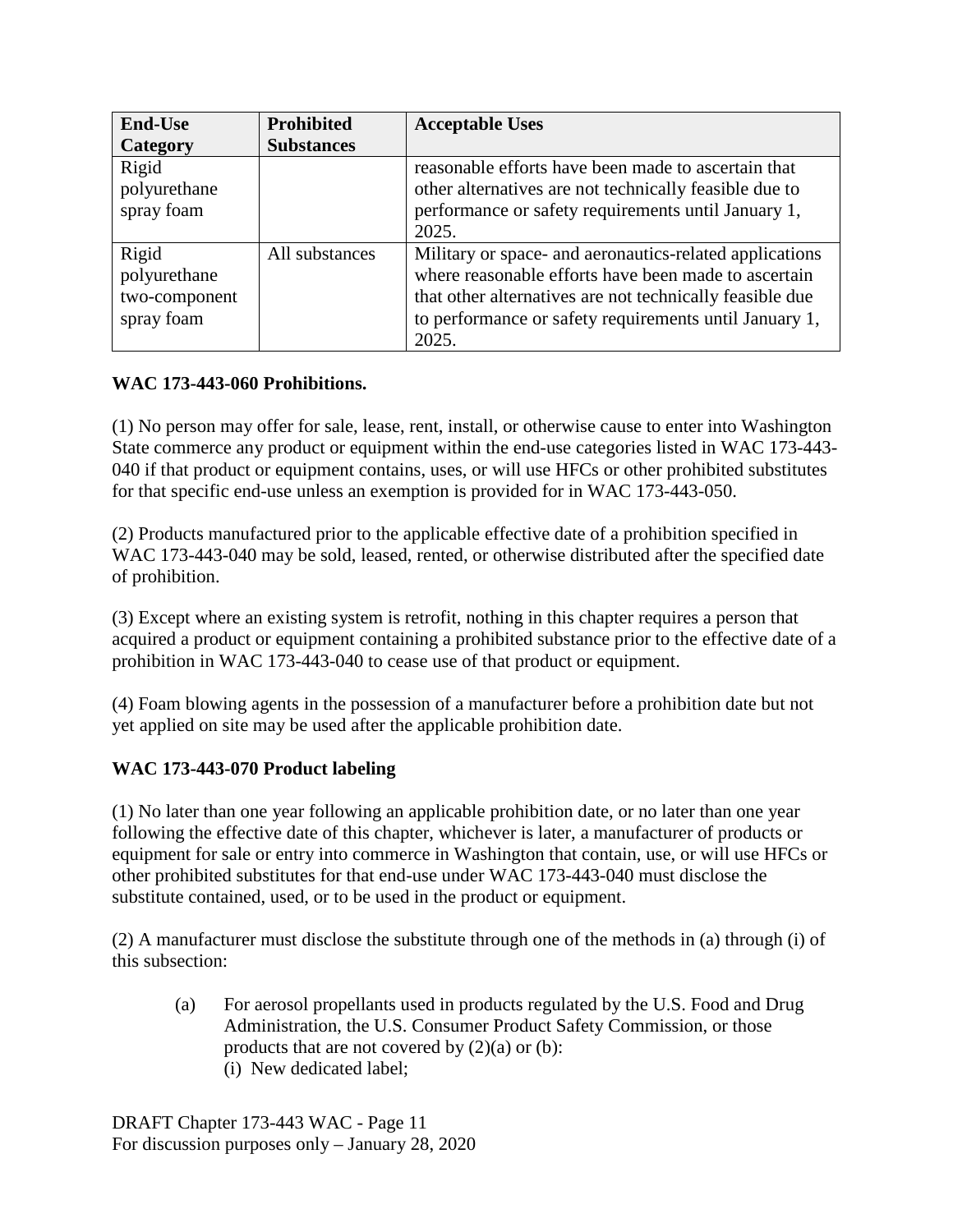- (ii) Existing product label;
- (iii) On-box or on-packaging label;
- (iv) On-product symbol plus online disclosure; or
- (v) On-box or on-packaging symbol; and online disclosure.

(b) For aerosol propellants used in products regulated by EPA under the Federal Insecticide Fungicide and Rodenticide Act, or by the Occupational Safety and Health Administration:

(i) New dedicated label;

(ii) Any option in  $(2)(a)(i)$  through (v) in this subsection; or

(iii) A product insert, such as a Safety Data Sheet (SDS), that complies with 29 CFR 1910.1200 and online disclosure.

- (c) For foam non-retail products:
	- (i) Unit label; or
	- (ii) One of the following methods for each individual product within a unit:
		- (A) New dedicated label;
		- (B) Existing product label; or
		- (C) On-product symbol and online disclosure.

#### (d) For foam retail products:

- (i) New dedicated label;
- (ii) Existing product label;
- (iii) On-box or on-packaging label;
- (iv) On-product symbol and online disclosure; or
- (v) On-box or on-packaging symbol; and online disclosure.
- (e) For the foam blowing agent used in spray foam:
	- (i) New dedicated label on the canister or cylinders;
	- (ii) Existing product label on the canister or cylinders;
	- (iii) On-box or on-packaging label; or
	- (iv) On-box or on-packaging symbol; and online disclosure.
- (f) For the refrigerant used in household refrigerators and freezers, household refrigerators and freezers – compact, and household refrigerators and freezers – built-in:
	- (i) New dedicated label; or
	- (ii) UL or equivalent safety label.
- (g) For the foam blown in or installed by the manufacturer of household refrigerators and freezers, household refrigerators and freezers – compact, and household refrigerators and freezers – built-in: (i) New dedicated label;
	-
	- (ii) UL or equivalent safety label; or
	- (iii) Owner's manual.

DRAFT Chapter 173-443 WAC - Page 12 For discussion purposes only – January 28, 2020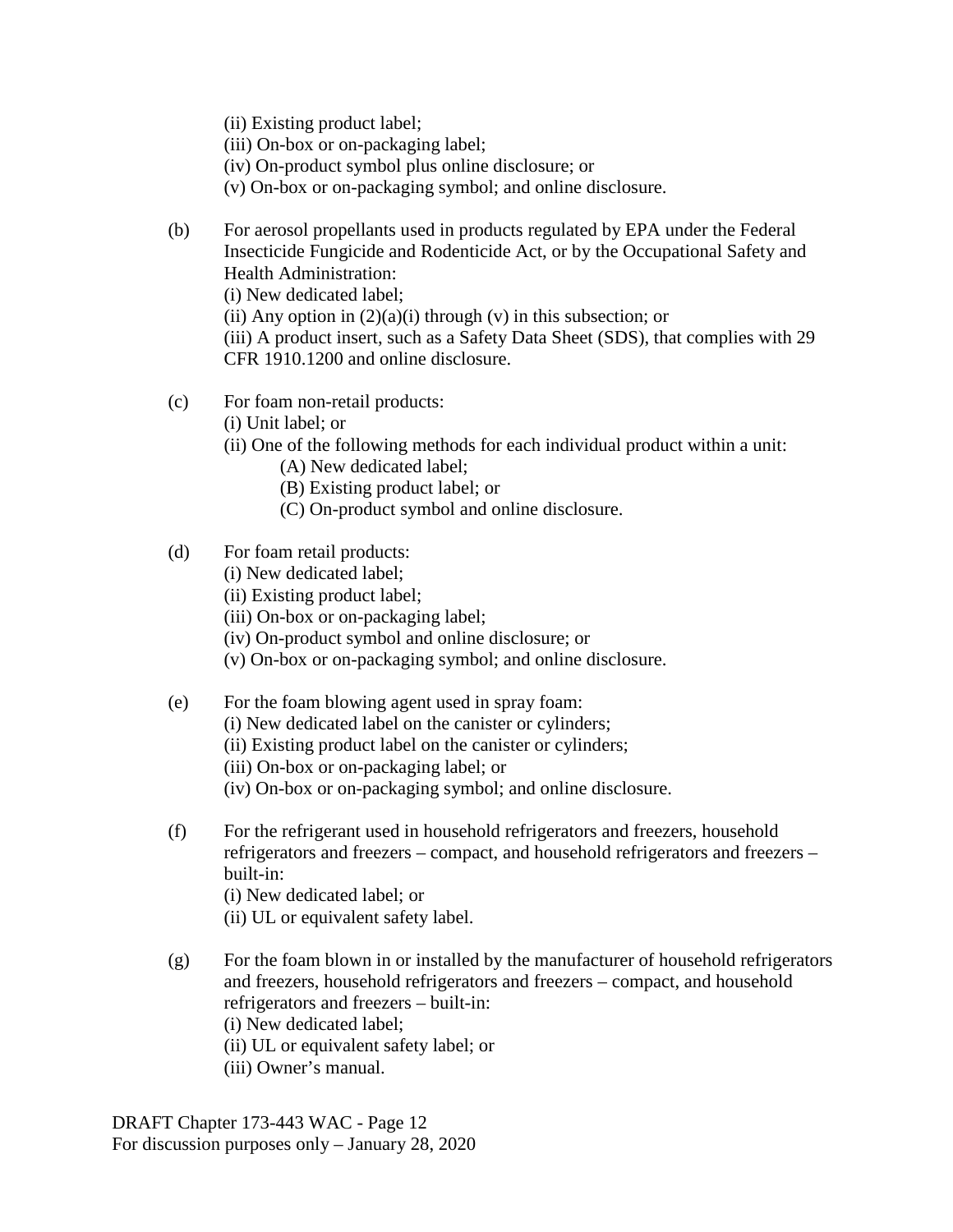- (h) For the refrigerant used in commercial refrigeration equipment and air conditioning equipment: (i) New dedicated label; or (ii) UL or equivalent safety label.
- (i) For the foam blown in or installed in commercial refrigeration equipment and air conditioning equipment: (i) New dedicated label; (ii) Owner's manual; or (iii) On-product or on-equipment symbol; and online disclosure.

(3) Ecology must approve in advance the use of a symbol to comply with this section.

# **WAC 173-443-080 Manufacturer Notification.**

(1) The manufacturer of products that contain or use HFCs or other prohibited substitutes under WAC 173-443-040 or a trade organization on behalf of its member manufacturers, must report to ecology consistent with WAC 173-443-090 and WAC 173-443-100.

(2) It is only necessary for one person or entity to report with respect to a particular product that contains or uses HFCs or other prohibited substitutes under WAC 173-443-040.

(3) In the event of a failure by at least one person to provide a complete, accurate, and timely report for a product within a product class, ecology will require information from manufacturers associated with a product in the following order of precedence:

(a) The person or entity that had the product manufactured, unless it has no presence in the United States.

(b) The person or entity that marketed the product under its name or trademark, unless it has no presence in the United States.

(c) The first person or entity, whether an importer or a distributor, that owned the product in the United States.

(d) This hierarchy in no way limits the liability of any manufacturer as defined in WAC 173-443-010 associated with a product from enforcement under chapter 70.94 RCW.

## **WAC 173-443-090 Initial Notification.**

(1) By December 31, 2019, each manufacturer or its representative must provide ecology an initial status notification of the status of products and equipment within each end-use using HFCs or other substitutes covered under WAC 173-443-040. This must include all covered products that the manufacturer offers for sale, leases, rents, or installs in Washington. All manufacturers must notify ecology by completing and submitting ecology's notification form. The current version of the form may be obtained at ecology's website.

(a) Using a form provided by ecology, this initial status notification must include:

DRAFT Chapter 173-443 WAC - Page 13 For discussion purposes only – January 28, 2020